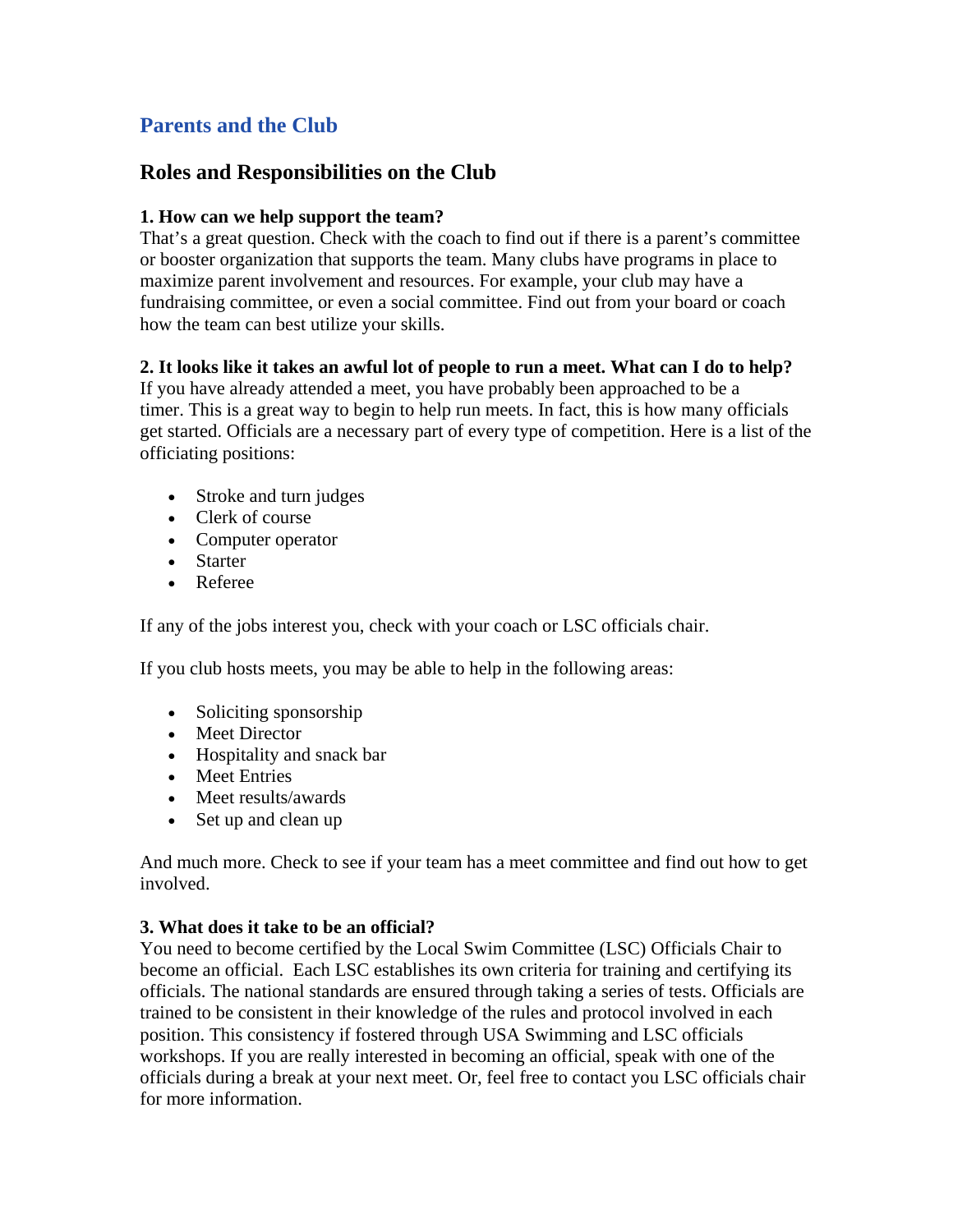#### **4. Our coach misses practice to go to an "LSC" meeting. What is that? What is involved?**

You would be surprised at how many people don't know what an LSC is much less what it does. Let's begin by telling a little about how USA Swimming is organized. USA Swimming is the national governing body for the sport of swimming. In this capacity, USA Swimming formulates rules, implements policies and procedures, conducts national championships and offers a variety of services and program to enhance the swimming experience of all members. USA Swimming is made up of 59 LSC's. LSC stands for Local Swimming Committee and each LSC has it's own House of Delegates where local decisions are made. Your LSC also has 6 representative that are elected to represent you at the national House of Delegates as well.

The reason your coach and hopefully another representative of your team attend these important meetings is to keep informed as well as participate in all the activities of the LSC. The LSC makes decisions such as funding swimmers to national meets, hosting meets and registering all swimmers with USA Swimming through a local registration person and much more.

#### **5. Our coach was just named to a National Committee. What is that? What is involved?**

That is very exciting. In addition to the national House of Delegates, USA Swimming has nearly 50 standing committees that meet and conduct business in conjunction with the USA Swimming staff to develop, create and evaluate all the programs offered. Your coach has just been appointed to serve in this very prestigious role. This may mean that he must attend meetings and be away from your club, but the honor and responsibility of this role is a very important one. Your team should understand this role and be proud that your coach was chosen as a member of a national committee.

# **6. Our coach is gone to ASCA and USAS every September for two weeks. What's that all about?**

First of all, congratulations to your team for understanding the importance of these two meetings by making sure your coach is in attendance as well as financing his travel. The ASCA meeting is actually a coaches education program run by the American Swimming Coaches Association. The USAS, or United States Aquatic Sports, convention serves as the annual business meeting for USA Swimming. The USAS meeting is where all standing committees meet each year as well as the USA Swimming House of Delegates. The House of Delegates is responsible for electing our national officers, voting on our annual budget and any other rules and legislation for the next year. By attending these events, your coach will be bringing back invaluable first hand information and knowledge that will benefit your team.

# **7. I have just been asked to submit myself as a candidate for the board. What kind of commitment will this mean?**

Becoming a member of the club's board of directors is an important decision, a decision that requires a great amount of consideration. Find out from current board members what their experience has been, like what kind of time commitment and responsibility are